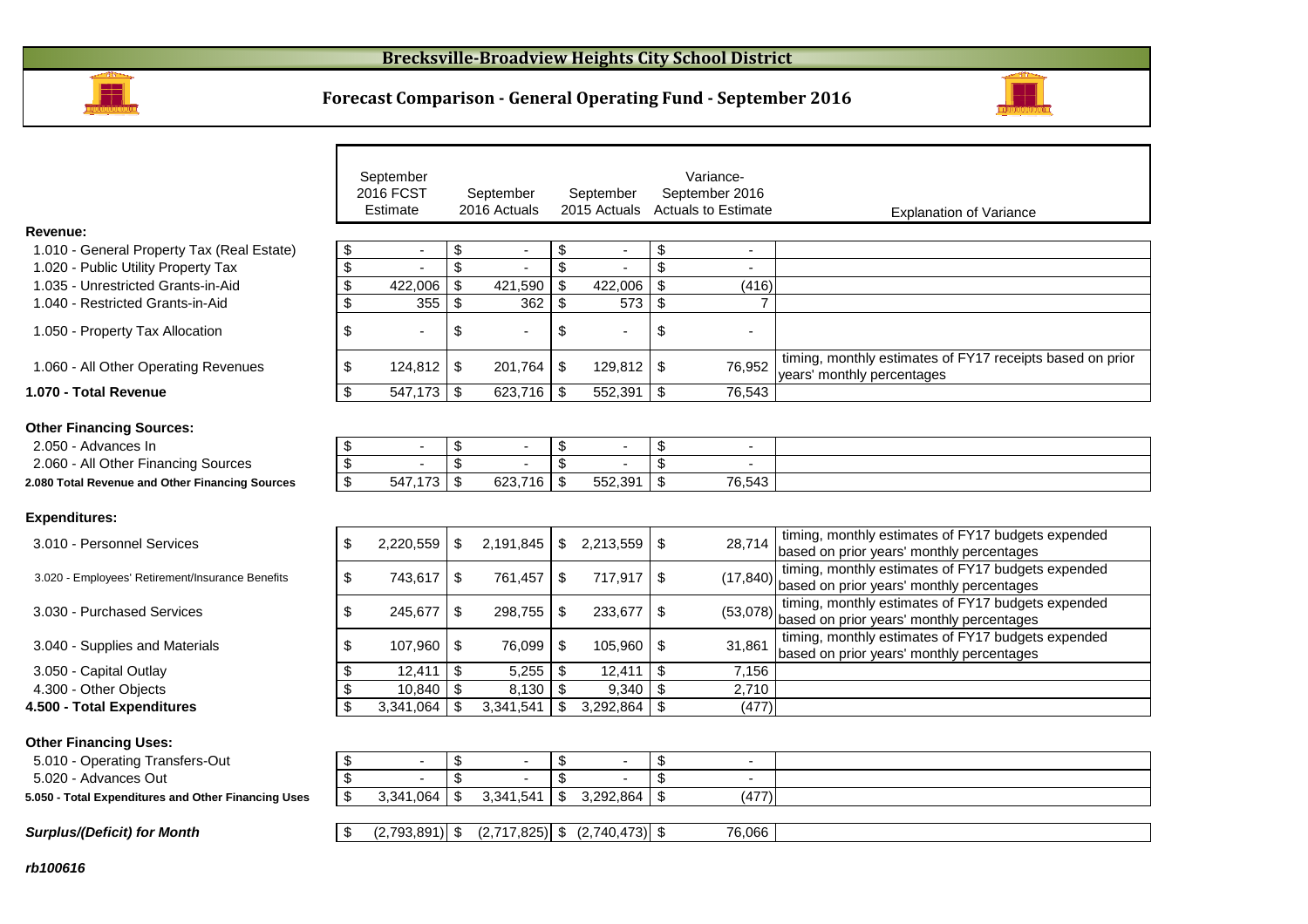### **Brecksville-Broadview Heights City School District**





|                                            |      | <b>Current FYTD</b><br><b>FCST Estimate</b> |    | <b>Current FYTD</b><br>Actuals | Prior FYTD<br>Actuals  |      | FYTD Actual to<br><b>FCST Estimate</b> | <b>Explanation of Variance</b>                                                                                                                                                                                 |
|--------------------------------------------|------|---------------------------------------------|----|--------------------------------|------------------------|------|----------------------------------------|----------------------------------------------------------------------------------------------------------------------------------------------------------------------------------------------------------------|
| Revenue:                                   |      |                                             |    |                                |                        |      |                                        |                                                                                                                                                                                                                |
| 1.010 - General Property Tax (Real Estate) | \$   | 14,229,607                                  |    | \$14,422,041                   |                        |      |                                        | FY17 tax settlement exceeded FCST estimate, FY17<br>192,434   monthly receipt estimates based on FY16 actuals, 2nd half<br>tax settlement may impact FY17 actuals vs FCST                                      |
| 1.020 - Public Utility Property Tax        | S    | 959,643                                     | \$ | 872,487                        | \$<br>$879,411$ \ \$   |      |                                        | FY17 tax settlement below FCST estimate, FY17 monthly<br>(87,156) receipt estimates based on FY16 actuals, 2nd half tax<br>settlement may impact FY17 actuals vs FCST                                          |
| 1.035 - Unrestricted Grants-in-Aid         | S    | 1,370,495                                   | S. | 1,359,704                      | \$<br>$1,370,495$ \ \$ |      |                                        | ODE adjustment to FY16 foundation funding for<br>(10,791) transportation and preschool occurring prorata monthly in<br>FY <sub>17</sub>                                                                        |
| 1.040 - Restricted Grants-in-Aid           |      | 1,065                                       | \$ | 1,096                          | \$<br>1,720            | l \$ | 31                                     |                                                                                                                                                                                                                |
| 1.050 - Property Tax Allocation            |      | 96,809                                      | \$ | $\overline{\phantom{a}}$       | \$<br>399,020          | -\$  | (96, 809)                              | FCST estimate included final payment from ODE of FY16<br>TPP replacement funding not yet received in FY17                                                                                                      |
| 1.060 - All Other Operating Revenues       | \$   | 454,558                                     | \$ | 701,877                        | \$<br>$469,558$ \ \$   |      | 247,319                                | \$153K received from ODE for FY15 special education<br>tuition that was expected to be received in FY16, balance o<br>positive variance due to timing as FY17 monthly estimates<br>based on prior year actuals |
| 1.070 - Total Revenue                      | - \$ | 17,112,177                                  | \$ | 17,357,205                     |                        |      | 245,028                                |                                                                                                                                                                                                                |
| <b>Other Financing Sources:</b>            |      |                                             |    |                                |                        |      |                                        |                                                                                                                                                                                                                |
| 2.050 - Advances In                        | \$   |                                             | \$ |                                | \$<br>$\blacksquare$   | \$   |                                        |                                                                                                                                                                                                                |
| 2.060 - All Other Financing Sources        |      |                                             |    |                                |                        | \$   | 270                                    |                                                                                                                                                                                                                |

**2.080 Total Revenue and Other Financing Sources**

#### **Expenditures:**

3.010 - Personnel Services

3.020 - Employees' Retirement/Insurance Benefits

3.030 - Purchased Services

3.040 - Supplies and Materials **322,791** \$

 3.050 - Capital Outlayy <u>\$ 19,903 | \$ 17,422 | \$ 18,358 | \$ 2,481</u>

4.300 - Other Objects

#### **4.500 - Total Expenditures**

#### **Other Financing Uses:**

| 5.010 - Operating Transfers-Out                     |                |                                |                  |         |
|-----------------------------------------------------|----------------|--------------------------------|------------------|---------|
| 5.020 - Advances Out                                | 40.000         | 40.000                         | 40.000           |         |
| 5.050 - Total Expenditures and Other Financing Uses | $10.822.549$ S | 10,786,782   \$10,617,404   \$ |                  | 35.767  |
|                                                     |                |                                |                  |         |
| Surplus/(Deficit) FYTD                              | 6.289.628      | $6,570,693$ $\frac{8}{3}$      | $6,310,382$   \$ | 281,065 |

|     | \$<br>454,558    | \$<br>701,877    | \$<br>469,558   | \$             | 247,319  | tuition that was expected to be received in FY16, balance of<br>positive variance due to timing as FY17 monthly estimates<br>based on prior year actuals |
|-----|------------------|------------------|-----------------|----------------|----------|----------------------------------------------------------------------------------------------------------------------------------------------------------|
|     | \$<br>17,112,177 | \$<br>17,357,205 | \$16,927,786    | \$             | 245,028  |                                                                                                                                                          |
|     |                  |                  |                 |                |          |                                                                                                                                                          |
|     | \$               | \$               | \$              | \$             | -        |                                                                                                                                                          |
|     | \$               | 270              | \$              | \$             | 270      |                                                                                                                                                          |
| ces | \$<br>17,112,177 | \$<br>17,357,475 | \$16,927,786    | $\mathfrak{F}$ | 245,298  |                                                                                                                                                          |
|     |                  |                  |                 |                |          |                                                                                                                                                          |
|     | \$<br>6,763,468  | \$<br>6,750,370  | \$<br>6,742,468 | \$             | 13,098   | timing, monthly estimates of FY17 budgets expended<br>based on prior years' monthly percentages                                                          |
|     | 2,364,414        | \$<br>2,366,833  | \$<br>2,227,314 | \$             | (2, 419) |                                                                                                                                                          |
|     | \$<br>1,016,346  | \$<br>1,023,179  | \$<br>980,346   | \$             | (6, 833) |                                                                                                                                                          |
|     | \$<br>322,791    | \$<br>280,976    | \$<br>316,791   | \$             | 41,815   | timing, monthly estimates of FY17 budgets expended<br>based on prior years' monthly percentages                                                          |

Variance-Current

 $\frac{1}{295.627}$  \ \$ 308,002 \ \$ 292,127  $\begin{vmatrix} 12,375 \end{vmatrix}$  timing, monthly estimates of FY17 budgets expended based on prior years' monthly percentages **s** 10,782,549 | \$ 10,746,782 | \$ 10,577,404 | \$ 35,767 \$ - \$ - \$ - \$ 40,000 \$ 40,000 \$ 40,000 \$ -

|  | Jul plus/(Delicity I |  |
|--|----------------------|--|
|  |                      |  |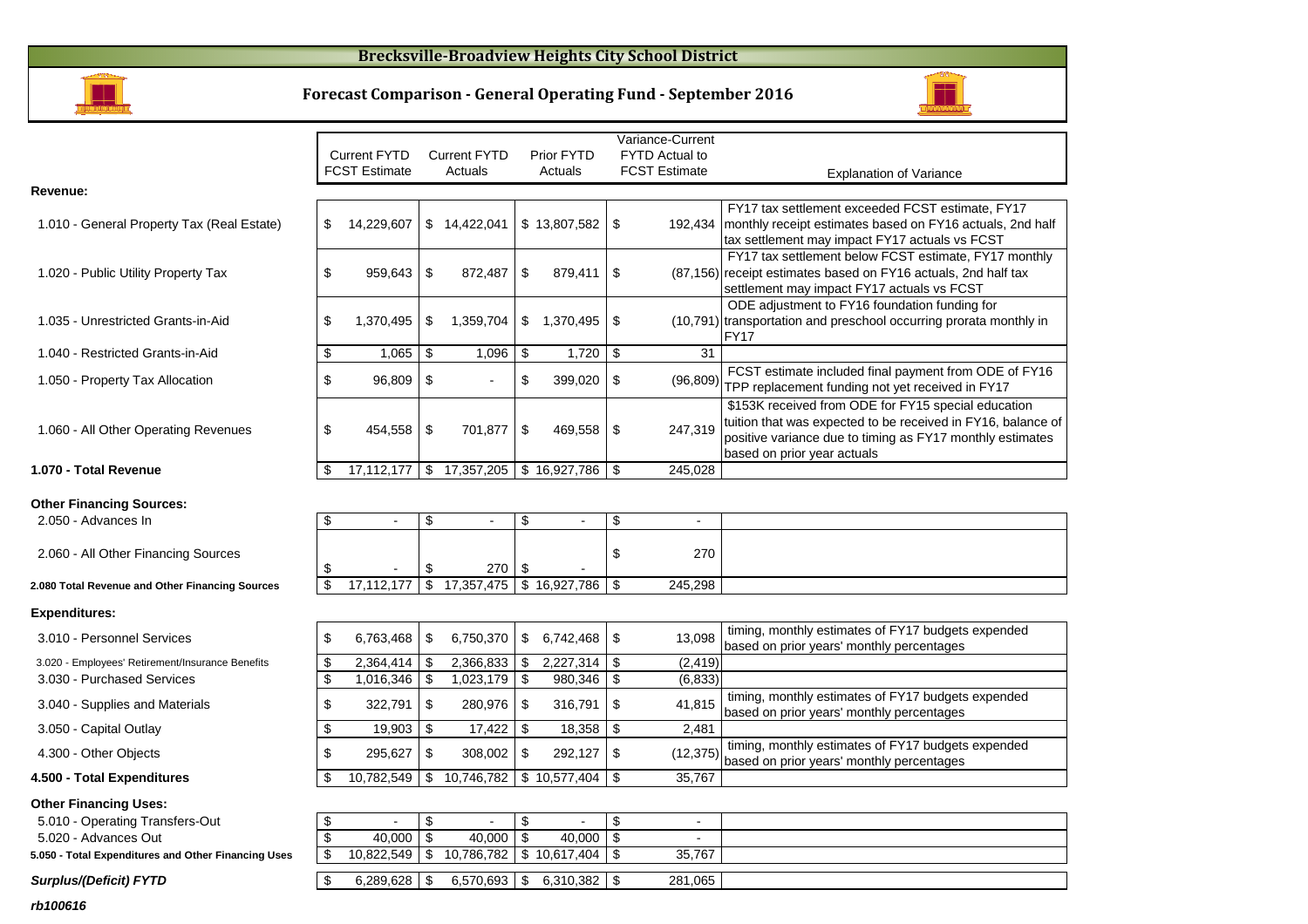|                 |                                                                                     |                          |                 |                       |                          | <b>Brecksville-Broadview Heights City School District</b>           |                                             |                                        |                    |                         |
|-----------------|-------------------------------------------------------------------------------------|--------------------------|-----------------|-----------------------|--------------------------|---------------------------------------------------------------------|---------------------------------------------|----------------------------------------|--------------------|-------------------------|
|                 |                                                                                     |                          |                 |                       |                          | <b>Revenue Analysis Report - General Operating Fund Only - FY17</b> |                                             |                                        |                    |                         |
|                 |                                                                                     | <b>Local Revenue</b>     |                 |                       | Federal                  |                                                                     | <b>State Revenue</b>                        |                                        |                    |                         |
| 2016 - 2017     | <b>Taxes</b><br>Real<br><b>Estate</b>                                               | Personal<br>Property     | <b>Interest</b> | <b>Other</b><br>Local |                          | <b>Unrestricted</b><br>Grants-<br>in-Aid                            | Property<br><b>Tax</b><br><b>Allocation</b> | <b>Restricted</b><br>Grants-<br>in-Aid | Non-<br>Operating* | <b>Total</b><br>Revenue |
| <b>July</b>     | 9,502,000                                                                           |                          | 1,554           | 190,605               | 2,524                    | 419,097                                                             |                                             | 369                                    | 270                | 10,116,418              |
| <b>August</b>   | 4,920,041                                                                           | 872,487                  | 32,101          | 273,195               | 135                      | 519,017                                                             |                                             | 365                                    |                    | 6,617,341               |
| September       | $\blacksquare$                                                                      | $\overline{\phantom{a}}$ | 23,668          | 156,415               | 21,680                   | 421,590                                                             | $\blacksquare$                              | 362                                    | $\blacksquare$     | 623,716                 |
| <b>October</b>  |                                                                                     |                          | $\blacksquare$  |                       |                          | $\overline{\phantom{a}}$                                            |                                             |                                        |                    |                         |
| <b>November</b> |                                                                                     |                          | $\blacksquare$  |                       | $\blacksquare$           | $\blacksquare$                                                      | $\overline{\phantom{0}}$                    |                                        |                    |                         |
| <b>December</b> |                                                                                     |                          |                 |                       |                          | $\overline{\phantom{a}}$                                            |                                             |                                        |                    |                         |
| January         |                                                                                     |                          | $\overline{a}$  |                       |                          | $\overline{\phantom{a}}$                                            |                                             |                                        |                    |                         |
| February        | $\overline{\phantom{a}}$                                                            | $\overline{\phantom{a}}$ | $\blacksquare$  | $\blacksquare$        | $\overline{\phantom{a}}$ | $\blacksquare$                                                      | $\blacksquare$                              | $\blacksquare$                         | $\sim$             | $\blacksquare$          |
| <b>March</b>    |                                                                                     |                          | $\overline{a}$  |                       | $\blacksquare$           | $\overline{\phantom{a}}$                                            |                                             |                                        |                    |                         |
| <b>April</b>    |                                                                                     |                          | $\overline{a}$  |                       | $\overline{a}$           | $\blacksquare$                                                      |                                             |                                        |                    |                         |
| <b>May</b>      |                                                                                     |                          | $\blacksquare$  |                       |                          | $\blacksquare$                                                      |                                             |                                        |                    |                         |
| June            |                                                                                     |                          | $\overline{a}$  |                       |                          | $\blacksquare$                                                      |                                             |                                        |                    |                         |
| <b>Totals</b>   | \$14,422,041                                                                        | \$872,487                | \$57,323        | \$620,215             | \$24,339                 | \$1,359,704                                                         | \$0                                         | \$1,096                                | \$270              | \$17,357,475            |
| % of Total      | 83.09%                                                                              | 5.03%                    | 0.33%           | 3.57%                 | 0.14%                    | 7.83%                                                               | 0.00%                                       | 0.01%                                  | $0.00\%$           |                         |
|                 | *Non-Operating Revenue includes advances in, and refund of prior year expenditures. |                          |                 |                       |                          |                                                                     |                                             |                                        |                    | rb100616                |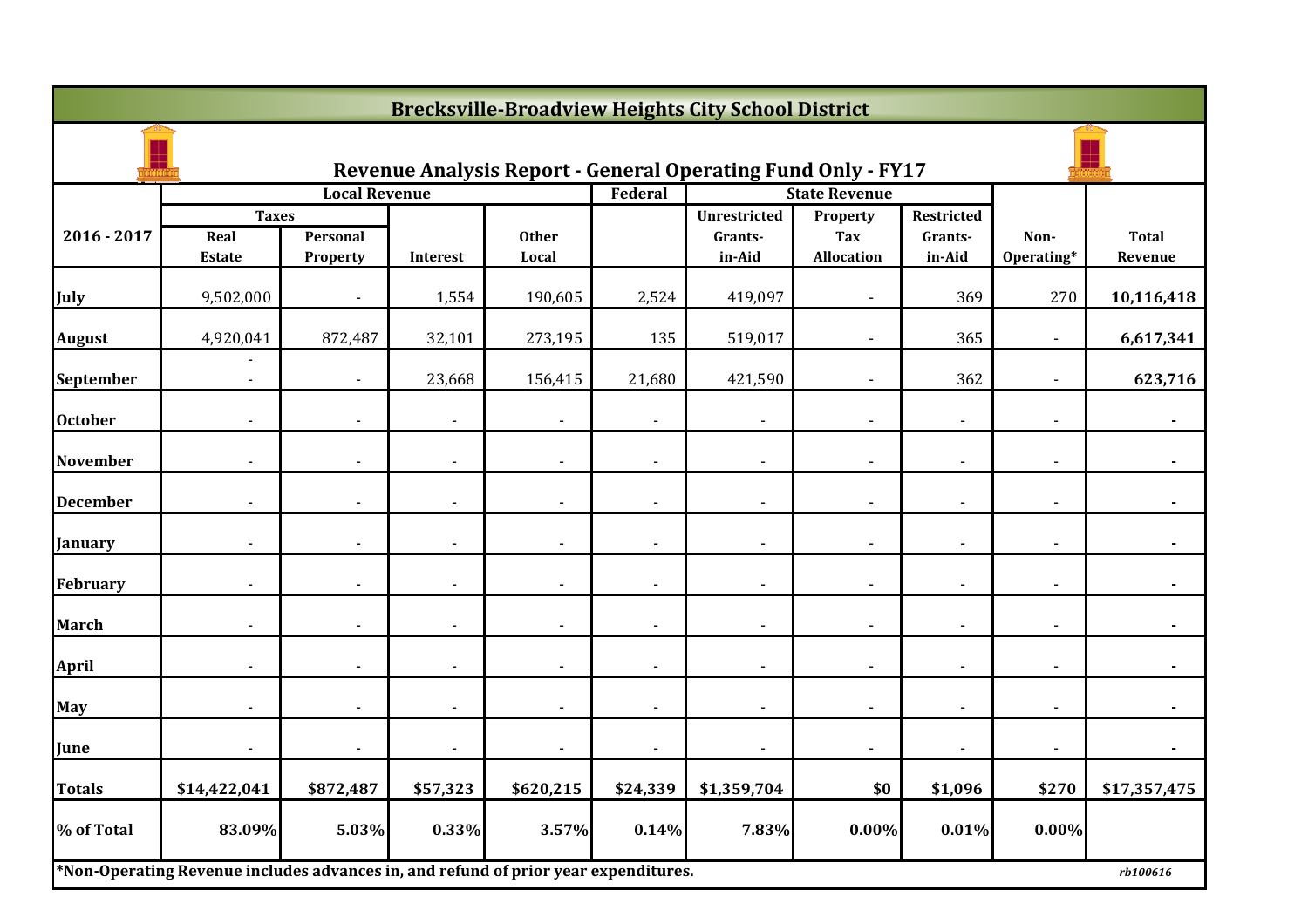|               |                                                                                                                           |                 | <b>Brecksville-Broadview Heights City School District</b> |                 |                              |                                                                    |                    |                                 |
|---------------|---------------------------------------------------------------------------------------------------------------------------|-----------------|-----------------------------------------------------------|-----------------|------------------------------|--------------------------------------------------------------------|--------------------|---------------------------------|
|               |                                                                                                                           |                 |                                                           |                 |                              | <b>Expenditure Analysis Report - General Operating Fund - FY17</b> |                    |                                 |
| 2016-2017     | <b>Salaries</b>                                                                                                           | <b>Benefits</b> | <b>Services</b>                                           | <b>Supplies</b> | Equipment                    | Dues/<br><b>Fees</b>                                               | Non-<br>Operating* | <b>Total</b><br><b>Expenses</b> |
| July          | 2,725,518                                                                                                                 | 763,508         | 392,089                                                   | 67,695          | 5,156                        | 58,419                                                             |                    | 4,012,385                       |
| August        | 1,833,007                                                                                                                 | 841,868         | 332,335                                                   | 137,182         | 7,011                        | 241,453                                                            | 40,000             | 3,432,856                       |
| September     | 2,191,845                                                                                                                 | 761,457         | 298,755                                                   | 76,099          | 5,255                        | 8,130                                                              |                    | 3,341,541                       |
| October       |                                                                                                                           |                 |                                                           |                 |                              |                                                                    |                    |                                 |
| November      |                                                                                                                           |                 |                                                           |                 |                              |                                                                    |                    |                                 |
| December      |                                                                                                                           |                 |                                                           |                 | $\qquad \qquad \blacksquare$ |                                                                    |                    |                                 |
| January       |                                                                                                                           |                 | ٠                                                         |                 | $\overline{\phantom{a}}$     |                                                                    |                    |                                 |
| February      |                                                                                                                           |                 |                                                           |                 | $\overline{\phantom{a}}$     |                                                                    |                    |                                 |
| March         |                                                                                                                           |                 | ÷,                                                        |                 |                              | $\overline{a}$                                                     |                    |                                 |
| April         |                                                                                                                           |                 | ÷,                                                        |                 | $\overline{\phantom{a}}$     |                                                                    |                    |                                 |
| May           |                                                                                                                           |                 | ٠                                                         |                 | $\blacksquare$               | $\blacksquare$                                                     |                    | $\overline{\phantom{a}}$        |
| June          |                                                                                                                           |                 |                                                           |                 |                              |                                                                    |                    |                                 |
| <b>TOTALS</b> | \$6,750,370                                                                                                               | \$2,366,833     | \$1,023,179                                               | \$280,976       | \$17,422                     | \$308,002                                                          | \$40,000           | \$10,786,782                    |
| % of Total    | 62.58%                                                                                                                    | 21.94%          | 9.49%                                                     | 2.60%           | 0.16%                        | 2.86%                                                              | 0.37%              |                                 |
|               | *Non-Operating expenses include advances and transfers out.<br>Operating Fund includes General Fund (001) only for FY2016 |                 |                                                           |                 |                              |                                                                    |                    | rb100616                        |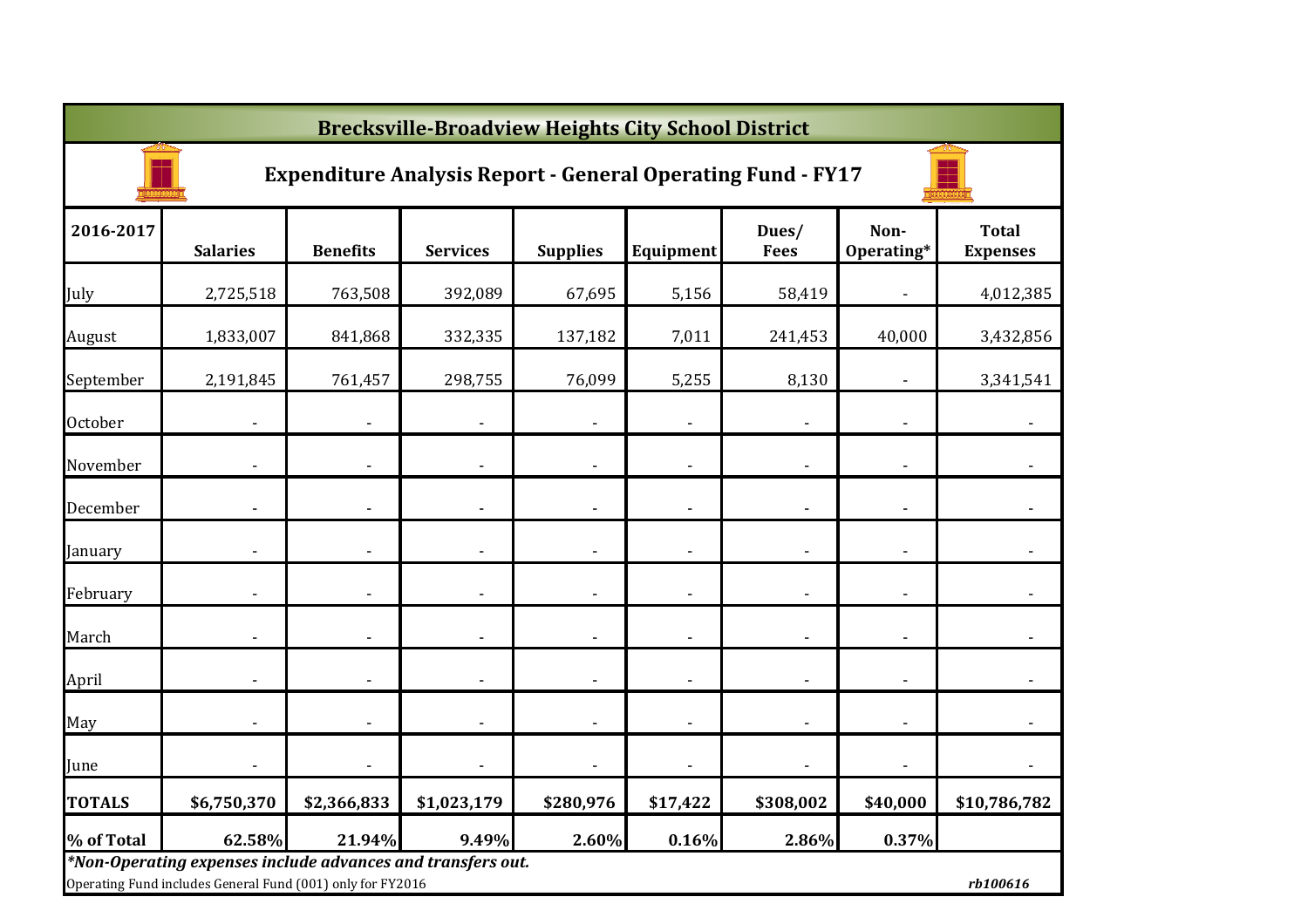|     |                                                                                                                             |                 |                 |                                      |                     | <b>Brecksville-Broadview Heights City School District</b> |                                  |                     |                 |  |  |  |  |  |
|-----|-----------------------------------------------------------------------------------------------------------------------------|-----------------|-----------------|--------------------------------------|---------------------|-----------------------------------------------------------|----------------------------------|---------------------|-----------------|--|--|--|--|--|
|     |                                                                                                                             |                 |                 |                                      |                     |                                                           |                                  |                     |                 |  |  |  |  |  |
|     | September 30, 2016                                                                                                          |                 |                 |                                      |                     |                                                           | <b>FINSUMM Financial Summary</b> |                     |                 |  |  |  |  |  |
|     |                                                                                                                             |                 |                 | "where fine education is a heritage" |                     |                                                           |                                  |                     | rb100616        |  |  |  |  |  |
|     | <b>Monthly</b><br><b>Fiscal Year</b><br><b>Fiscal Year</b><br><b>Unencumbered</b><br><b>Beginning</b><br>Monthly<br>Current |                 |                 |                                      |                     |                                                           |                                  |                     |                 |  |  |  |  |  |
|     | <b>Fund Fund Name</b>                                                                                                       | <b>Balance</b>  | <b>To Date</b>  | <b>Fund</b>                          | Current             | Fund                                                      |                                  |                     |                 |  |  |  |  |  |
|     |                                                                                                                             | 7/1/2016        | <b>Receipts</b> | Receipts                             | <b>Expenditures</b> | <b>Expenditures</b>                                       | <b>Balance</b>                   | <b>Encumbrances</b> | <b>Balance</b>  |  |  |  |  |  |
| 001 | <b>General Fund</b>                                                                                                         | \$10,647,647.98 | \$623,716.22    | \$17,357,475.13                      | \$3,341,541.06      | \$10,786,781.79                                           | \$17,218,341.32                  | \$2,701,366.97      | \$14,516,974.35 |  |  |  |  |  |
| 002 | Bond Retirement                                                                                                             | \$3,461,042.53  | \$0.00          | \$1,048,456.79                       | \$0.00              | \$0.00                                                    | 4,509,499.32                     | \$0.00              | 4,509,499.32    |  |  |  |  |  |
| 003 | Permanent Improvement                                                                                                       | \$1,243,535.08  | \$0.00          | \$717,425.25                         | \$352,297.40        | \$945,460.62                                              | 1,015,499.71                     | \$190,518.16        | 824,981.55      |  |  |  |  |  |
| 004 | <b>Building Fund</b>                                                                                                        | \$106,453.36    | \$0.00          | \$0.00                               | \$0.00              | \$0.00                                                    | 106,453.36                       | \$0.00              | 106,453.36      |  |  |  |  |  |
| 006 | Food Service                                                                                                                | \$291,202.79    | \$153,522.83    | \$263,454.82                         | \$128,945.77        | \$225,812.85                                              | 328,844.76                       | \$309,112.04        | 19,732.72       |  |  |  |  |  |
| 007 | Special Trust                                                                                                               | \$90,053.62     | \$33,298.97     | \$36,482.37                          | \$692.66            | \$69,453.09                                               | 57,082.90                        | \$2,191.91          | 54,890.99       |  |  |  |  |  |
| 009 | <b>Uniform Supplies</b>                                                                                                     | \$146,246.59    | \$11,219.95     | \$76,325.92                          | \$12,085.24         | \$134,437.44                                              | 88,135.07                        | \$52,467.64         | 35,667.43       |  |  |  |  |  |
| 014 | Rotary - Internal Services                                                                                                  | \$163,696.28    | \$9,174.00      | \$10,135.22                          | \$998.35            | \$14,346.77                                               | 159,484.73                       | \$55,477.81         | 104,006.92      |  |  |  |  |  |
| 018 | <b>Public School Support</b>                                                                                                | \$152,259.61    | \$15,877.49     | \$32,860.78                          | \$18,034.27         | \$44,745.20                                               | 140,375.19                       | \$32,158.56         | 108,216.63      |  |  |  |  |  |
| 019 | Other Grants                                                                                                                | \$213,676.78    | \$559.00        | \$16,915.64                          | \$28,072.82         | \$44,894.51                                               | 185,697.91                       | \$43,129.78         | 142,568.13      |  |  |  |  |  |
| 020 | Child Care Fund                                                                                                             | \$165,409.01    | \$53,699.50     | \$158,987.00                         | \$36,610.16         | \$151,456.29                                              | 172,939.72                       | \$10,519.80         | 162,419.92      |  |  |  |  |  |
| 022 | <b>Unclaimed Funds</b>                                                                                                      | \$211,000.00    | \$0.00          | ( \$211,000.00]                      | \$0.00              | \$0.00                                                    | 0.00                             | \$0.00              | 0.00            |  |  |  |  |  |
| 200 | <b>Student Managed Funds</b>                                                                                                | \$131,152.96    | \$40,771.79     | \$51,139.49                          | \$17,117.69         | \$25,214.66                                               | 157,077.79                       | \$64,900.96         | 92,176.83       |  |  |  |  |  |
| 300 | <b>District Managed Funds</b>                                                                                               | \$230,776.98    | \$57,926.47     | \$125,440.01                         | \$48,643.66         | \$127,752.49                                              | 228,464.50                       | \$90,570.64         | 137,893.86      |  |  |  |  |  |
| 401 | <b>Auxiliary Services</b>                                                                                                   | \$93,243.62     | \$114.30        | \$88,230.02                          | \$31,665.92         | \$65,813.82                                               | 115,659.82                       | \$107,395.59        | 8,264.23        |  |  |  |  |  |
| 451 | OneNet (Data Communication)                                                                                                 | \$0.00          | \$0.00          | \$0.00                               | \$0.00              | \$0.00                                                    | 0.00                             | \$0.00              | 0.00            |  |  |  |  |  |
| 499 | Miscellaneous State Grants                                                                                                  | $(*9,628.69)$   | \$0.00          | \$50,915.09                          | \$6,587.54          | \$20,018.52                                               | 21,267.88                        | \$20,536.17         | 731.71          |  |  |  |  |  |
| 516 | <b>IDEA-B</b>                                                                                                               | ( \$13,970.45)  | \$57,263.22     | \$97,214.43                          | \$58,797.25         | \$105,962.37                                              | (22, 718.39)                     | \$429,755.15        | (452, 473.54)   |  |  |  |  |  |
| 551 | Title III - Limited English Proficiency                                                                                     | \$0.00          | \$0.00          | \$0.00                               | \$179.23            | \$3,674.53                                                | (3,674.53)                       | \$21.95             | (3,696.48)      |  |  |  |  |  |
| 572 | Title I - Disadvantaged Children                                                                                            | (\$17,212.31)   | \$2,873.15      | \$46,325.09                          | \$22,445.85         | \$57,854.47                                               | (28,741.69)                      | \$5,983.04          | (34, 724.73)    |  |  |  |  |  |
| 587 | Preschool                                                                                                                   | \$0.00          | \$0.00          | \$0.00                               | \$2,168.40          | \$2,168.40                                                | (2,168.40)                       | \$0.00              | (2,168.40)      |  |  |  |  |  |
| 590 | Title II-A - Improving Teacher Quality                                                                                      | \$14.87         | \$0.00          | \$5,724.46                           | \$4,406.90          | \$11,795.39                                               | (6,056.06)                       | \$11,920.27         | (17, 976.33)    |  |  |  |  |  |
| 599 | Miscellaneous Federal Grants                                                                                                | \$0.00          | \$0.00          | \$0.00                               | \$0.00              | \$0.00                                                    | 0.00                             | \$0.00              | 0.00            |  |  |  |  |  |
|     |                                                                                                                             |                 |                 |                                      |                     |                                                           |                                  |                     |                 |  |  |  |  |  |
|     | <b>Grand Totals (ALL Funds)</b>                                                                                             | \$17,306,600.61 | \$1,060,016.89  | \$19,972,507.51                      | \$4,111,290.17      | \$12,837,643.21                                           | \$24,441,464.91                  | \$4.128.026.44      | \$20,313,438.47 |  |  |  |  |  |
|     |                                                                                                                             |                 |                 |                                      |                     |                                                           |                                  |                     |                 |  |  |  |  |  |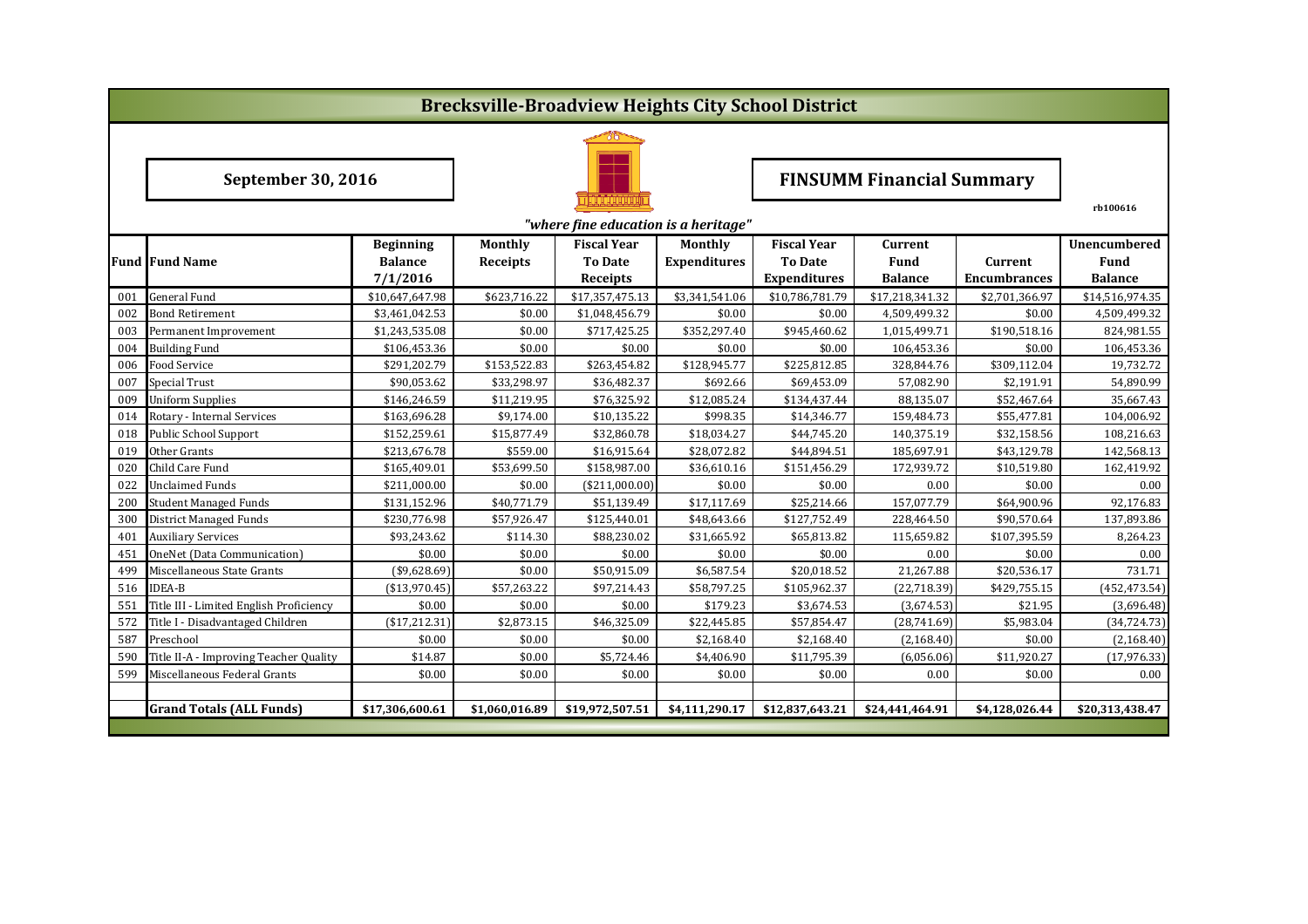### *Brecksville-Broadview Heights Board of Education*



## *Approved Funds for 2016/2017*



|          | This report is a listing of all grant funds authorized and received throughout the 2016/2017 fiscal year. |                   |                   |               |                 |
|----------|-----------------------------------------------------------------------------------------------------------|-------------------|-------------------|---------------|-----------------|
|          |                                                                                                           | <b>Authorized</b> | Non-Public        | Monthly       | Amount          |
| Fund     | <b>Description</b>                                                                                        | <b>Amount</b>     | <b>Authorized</b> | <b>Amount</b> | <b>Received</b> |
|          |                                                                                                           |                   | Amount            | Received      | Project-To-Date |
|          | <b>State Grants</b>                                                                                       |                   |                   |               |                 |
|          | 451/9017 Network Connectivity Subsidy                                                                     | \$10,800.00       | \$0.00            | \$0.00        | \$0.00          |
|          | 499/9017 BWC Special Education Equipment                                                                  | \$19,915.09       | \$0.00            | \$0.00        | \$19,915.09     |
|          | <b>Auxiliary Services</b>                                                                                 |                   |                   |               |                 |
|          | 401/9017 Assumption                                                                                       | \$188,802.09      | \$188,802.09      | \$0.00        | \$47,200.52     |
|          | 401/9117 Lawrence School                                                                                  | \$159,832.59      | \$159,832.59      | \$0.00        | \$90,001.68     |
|          | 401/9217 South Suburban Mont.                                                                             | \$96,180.20       | \$96,180.20       | \$0.00        | \$43,807.02     |
| 499/9016 | <b>CAPA</b><br>Ohio Dept. of Health Youth Tobacco<br><b>Reduction Use</b>                                 | \$50,000.00       | \$0.00            | \$0.00        | \$47,000.00     |
|          | <b>Total State Funds</b>                                                                                  | \$525,529.97      | \$444,814.88      | \$0.00        | \$247,924.31    |
|          | <b>Federal Grants</b>                                                                                     |                   |                   |               |                 |
|          | 516/9016 IDEA-B Special Education FY16                                                                    | \$728,523.07      | \$7,396.17        | \$0.00        | \$717,384.07    |
|          | 516/9017 IDEA-B Special Education FY17                                                                    | \$755,929.66      | \$10,355.20       | \$57,263.22   | \$57,263.22     |
|          |                                                                                                           |                   |                   |               |                 |
|          | 551/9016 Title III Limited English Proficiency FY16                                                       | \$16,222.77       | \$0.00            | \$0.00        | \$16,222.77     |
|          | 551/9017 Title III Limited English Proficiency FY17                                                       | \$19,000.72       | \$0.00            | \$0.00        | \$0.00          |
|          | 572/9016 Title I FY16                                                                                     | \$287,027.94      | \$4,546.78        | \$0.00        | \$274,948.03    |
|          | 572/9017 Title I FY17                                                                                     | \$312,684.50      | \$3,211.50        | \$2,873.15    | \$2,873.15      |
|          |                                                                                                           |                   |                   |               |                 |
|          | 587/9016 Preschool Special Education FY16                                                                 | \$20,192.98       | \$0.00            | \$0.00        | \$20,192.98     |
|          | 587/9017 Preschool Special Education FY17                                                                 | \$21,019.55       | \$0.00            | \$0.00        | \$0.00          |
|          |                                                                                                           |                   |                   |               |                 |
|          | 590/9016 Title II-A Improving Teacher Quality FY16                                                        | \$60,082.04       | \$4,026.26        | \$0.00        | \$54,487.19     |
|          | 590/9017 Title II-A Improving Teacher Quality FY17                                                        | \$59,018.83       | \$427.11          | \$0.00        | \$0.00          |
|          | <b>Total Federal Funds</b>                                                                                | \$2,279,702.06    | \$29,963.02       | \$60,136.37   | \$1,143,371.41  |
| rb100616 |                                                                                                           |                   |                   |               |                 |
|          |                                                                                                           |                   |                   |               |                 |
|          |                                                                                                           |                   |                   |               |                 |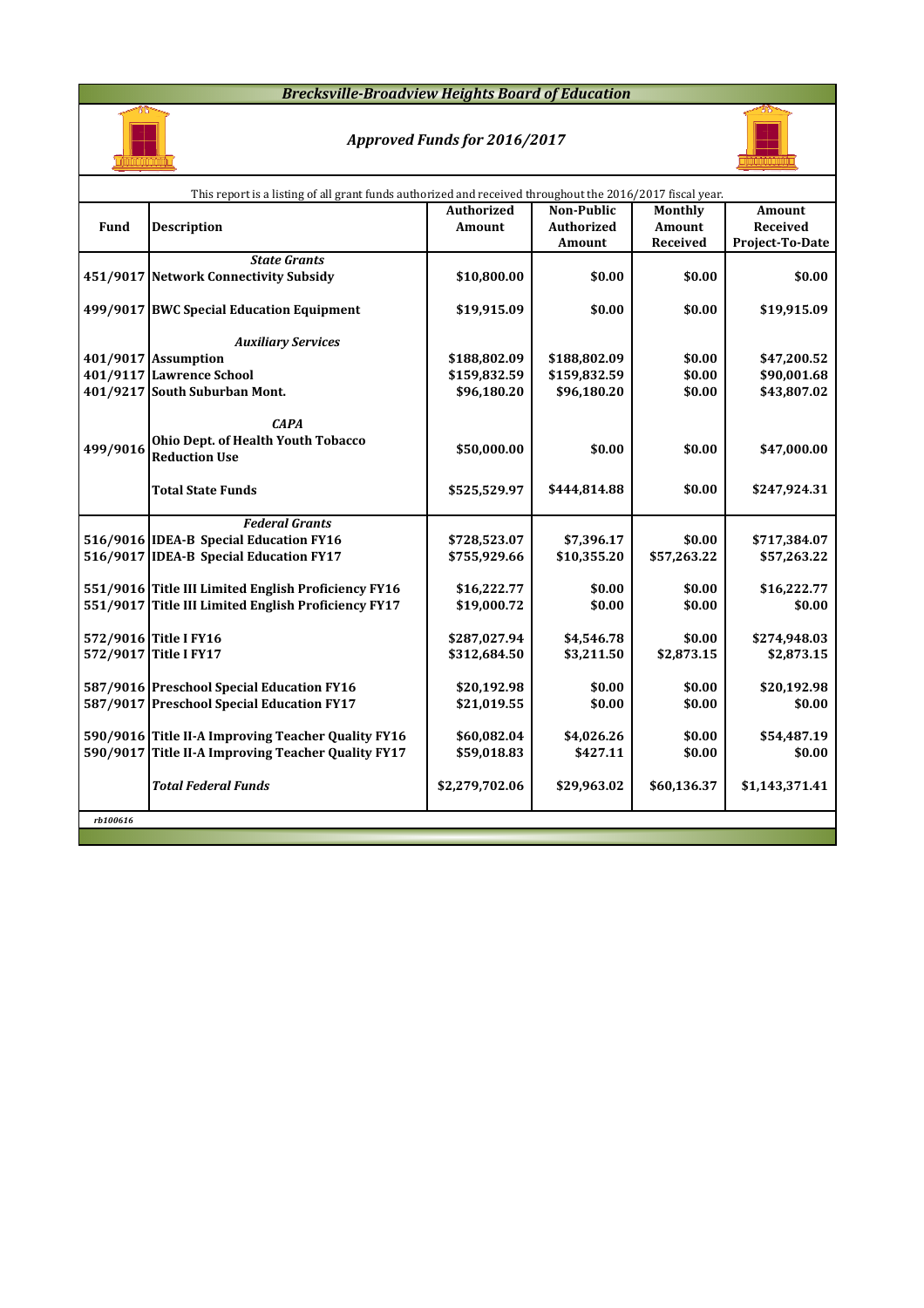*Brecksville-Broadview Heights Board of Education*

## *Record of Advances for 2016/2017*



*as of 09/30/16*

|                                            |                              |             |                | INITIAL ADVANCE INFORMATION |               |             | <b>ADVANCE RETURN</b> |  |  |  |  |
|--------------------------------------------|------------------------------|-------------|----------------|-----------------------------|---------------|-------------|-----------------------|--|--|--|--|
| <b>Date</b>                                | <b>Board</b>                 | <b>FROM</b> | T <sub>0</sub> | <b>Fund</b>                 |               | <b>Date</b> |                       |  |  |  |  |
| Approved                                   | <b>Resolution</b>            | <b>Fund</b> | <b>Fund</b>    | <b>Name</b>                 | <b>Amount</b> | Returned    | <b>Amount</b>         |  |  |  |  |
| 8/25/2016                                  |                              | 001         | 009            | Uniform School              | \$40,000.00   |             | \$0.00                |  |  |  |  |
|                                            |                              |             |                | Supplies                    |               |             |                       |  |  |  |  |
|                                            |                              |             |                |                             |               |             |                       |  |  |  |  |
|                                            |                              |             |                |                             |               |             |                       |  |  |  |  |
|                                            |                              |             |                |                             |               |             |                       |  |  |  |  |
|                                            |                              |             |                |                             |               |             |                       |  |  |  |  |
|                                            |                              |             |                |                             |               |             |                       |  |  |  |  |
|                                            |                              |             |                |                             |               |             |                       |  |  |  |  |
|                                            |                              |             |                |                             |               |             |                       |  |  |  |  |
|                                            | TOTAL Advances for 2015-2016 |             |                |                             | \$40,000.00   |             | \$0.00                |  |  |  |  |
| \$40,000.00<br><b>Advances Outstanding</b> |                              |             |                |                             |               |             |                       |  |  |  |  |
| rb100616                                   |                              |             |                |                             |               |             |                       |  |  |  |  |
|                                            |                              |             |                |                             |               |             |                       |  |  |  |  |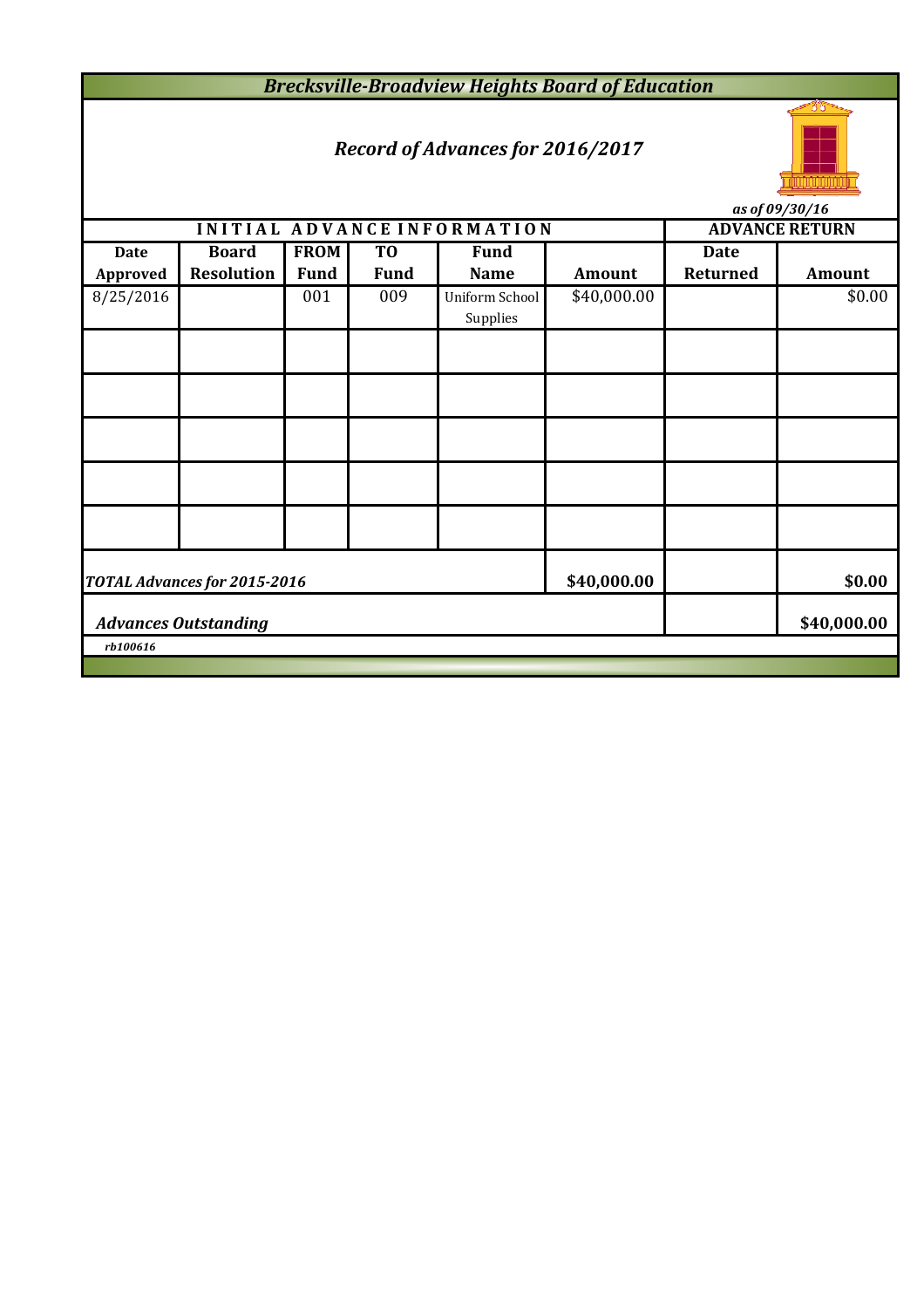| <b>Brecksville-Broadview Heights City School District</b> |                                                         |                     |                     |
|-----------------------------------------------------------|---------------------------------------------------------|---------------------|---------------------|
|                                                           | <b>Cash Reconciliation</b><br><b>September 30, 2016</b> |                     |                     |
|                                                           |                                                         |                     |                     |
| <b>FINSUM Balance</b>                                     |                                                         |                     | \$<br>24,441,464.91 |
| <b>Bank Balance:</b>                                      |                                                         |                     |                     |
| Citizens Bank - General                                   |                                                         | \$<br>2,180,239.45  |                     |
| <b>Investments:</b>                                       |                                                         |                     |                     |
| <b>STAR Ohio</b>                                          | 1,891.43                                                |                     |                     |
| Meeder Investment Management                              | 14,465,139.82                                           |                     |                     |
| <b>First Federal</b>                                      | 5,004,614.69                                            |                     |                     |
| Westfield Bank Money Market                               | 11,019.57                                               |                     |                     |
| <b>Westfield Bank ICS</b>                                 | 2,991,877.37                                            |                     |                     |
|                                                           |                                                         | \$<br>22,474,542.88 |                     |
| <b>Petty Cash:</b>                                        |                                                         |                     |                     |
| Chippewa                                                  | 100.00                                                  |                     |                     |
| <b>Highland Drive</b>                                     | 100.00                                                  |                     |                     |
| Hilton                                                    | 100.00                                                  |                     |                     |
| <b>Central School</b>                                     | 100.00                                                  |                     |                     |
| Middle School                                             | 150.00                                                  |                     |                     |
| <b>Student Activity</b>                                   | 300.00                                                  |                     |                     |
| <b>High School</b>                                        | 150.00                                                  |                     |                     |
| Transportation                                            | 150.00                                                  |                     |                     |
| <b>Board Office</b>                                       | 150.00                                                  |                     |                     |
| Beekeepers                                                | 150.00                                                  |                     |                     |
|                                                           |                                                         | \$<br>1,450.00      |                     |
| <b>Change Fund:</b><br>Middle School Athletics            | 200.00                                                  |                     |                     |
| Middle School Concessions                                 | 150.00                                                  |                     |                     |
| <b>High School Athletics</b>                              | 4,500.00                                                |                     |                     |
| <b>Food Services</b>                                      | 1,097.00                                                |                     |                     |
|                                                           |                                                         | \$<br>5,947.00      |                     |
| Less: Outstanding Checks-Charter One General              |                                                         | \$<br>(220, 714.42) |                     |
| <b>Outstanding Deposits/Other Adjustments:</b>            |                                                         |                     |                     |
|                                                           |                                                         |                     |                     |
|                                                           |                                                         |                     |                     |
|                                                           |                                                         |                     |                     |
|                                                           |                                                         | \$                  |                     |
| <b>Bank Balance</b>                                       |                                                         |                     | \$<br>24,441,464.91 |
| <b>Variance</b>                                           |                                                         |                     | \$                  |
| rb100616                                                  |                                                         |                     |                     |
|                                                           |                                                         |                     |                     |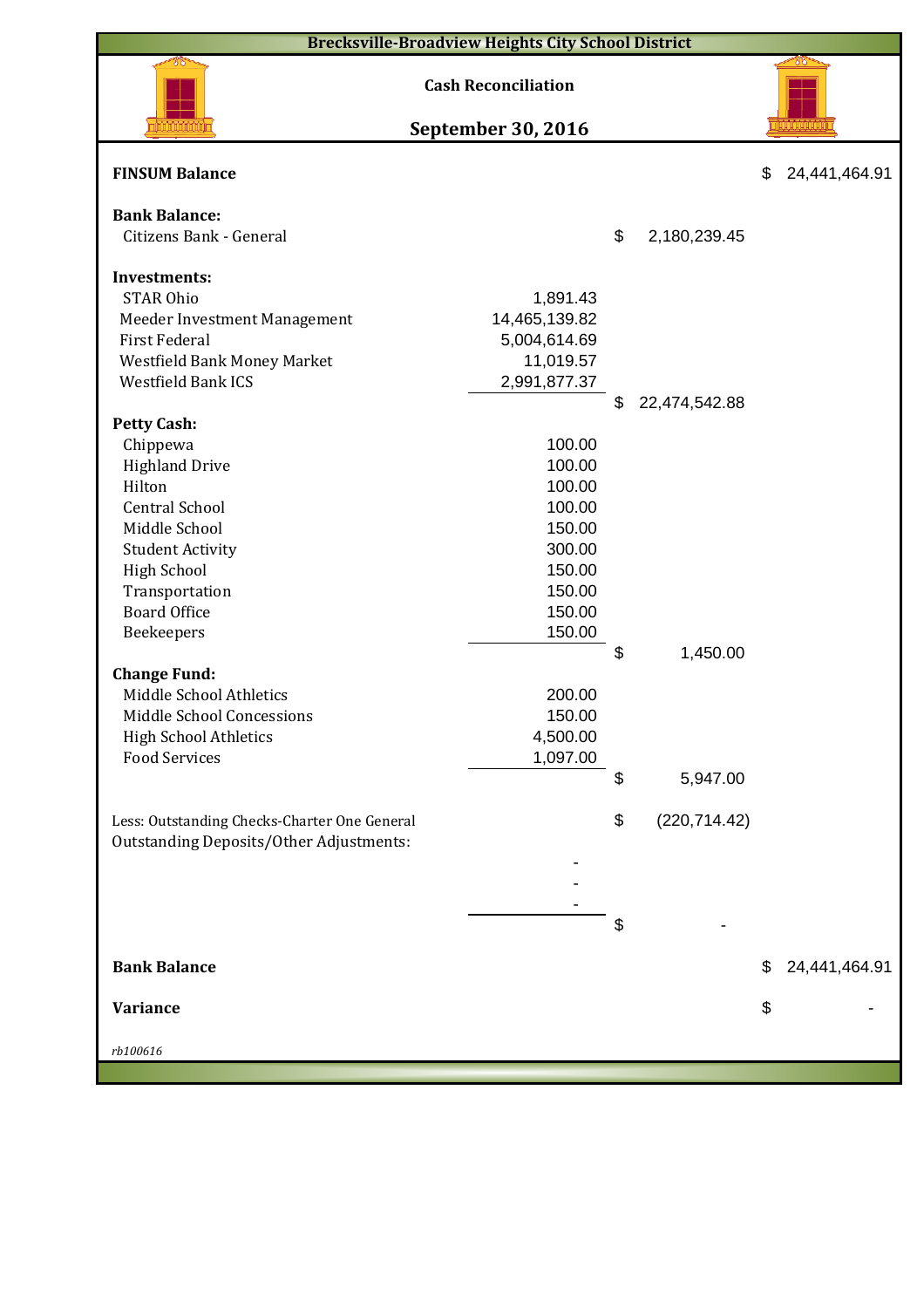|               |                                         |                             |                                                     |                                      | <b>Brecksville-Broadview Heights City School District</b> |                                                    |                                |                                                      |                                   |
|---------------|-----------------------------------------|-----------------------------|-----------------------------------------------------|--------------------------------------|-----------------------------------------------------------|----------------------------------------------------|--------------------------------|------------------------------------------------------|-----------------------------------|
|               |                                         |                             |                                                     |                                      |                                                           |                                                    |                                |                                                      |                                   |
|               | <b>September 30, 2016</b>               |                             |                                                     |                                      |                                                           |                                                    | <b>Appropriation Summary</b>   |                                                      |                                   |
|               |                                         |                             |                                                     |                                      |                                                           |                                                    |                                | rb100616                                             |                                   |
|               |                                         |                             |                                                     | "where fine education is a heritage" |                                                           |                                                    |                                |                                                      |                                   |
| <b>Fund</b>   |                                         | <b>FYTD</b><br>Appropriated | <b>Prior FY</b><br>Carryover<br><b>Encumbrances</b> | <b>FYTD</b><br>Expendable            | <b>FYTD</b><br>Actual<br><b>Expenditures</b>              | <b>MTD</b><br><b>Actual</b><br><b>Expenditures</b> | Current<br><b>Encumbrances</b> | <b>FYTD</b><br><b>Unencumbered</b><br><b>Balance</b> | <b>FYTD</b><br>Percent<br>Exp/Enc |
| 001           | <b>General Fund</b>                     | \$46,428,582.55             | \$464,977.40                                        | \$46,893,559.95                      | \$10,786,781.79                                           | \$3,341,541.06                                     | \$2,701,366.97                 | 33,405,411.19                                        | 28.76%                            |
| 002           | <b>Bond Retirement</b>                  | \$3,012,889.00              | \$0.00                                              | 3,012,889.00                         | \$0.00                                                    | \$0.00                                             | \$0.00                         | 3,012,889.00                                         | 0.00%                             |
| 003           | Permanent Improvement                   | \$2,080,134.75              | \$366,053.75                                        | 2,446,188.50                         | \$945,460.62                                              | \$352,297.40                                       | \$190,518.16                   | 1,310,209.72                                         | 46.44%                            |
| 004           | <b>Building Fund</b>                    | \$0.00                      | \$0.00                                              | 0.00                                 | \$0.00                                                    | \$0.00                                             | \$0.00                         | 0.00                                                 | #DIV/0!                           |
| 006           | <b>Food Service</b>                     | \$1,708,100.00              | \$3,724.58                                          | 1,711,824.58                         | \$225,812.85                                              | \$128,945.77                                       | \$309,112.04                   | 1,176,899.69                                         | 31.25%                            |
| 007           | <b>Special Trust</b>                    | \$82,402.00                 | \$0.00                                              | 82,402.00                            | \$69,453.09                                               | \$692.66                                           | \$2,191.91                     | 10,757.00                                            | 86.95%                            |
| 009           | <b>Uniform Supplies</b>                 | \$261,247.00                | \$492.91                                            | 261,739.91                           | \$134,437.44                                              | \$12,085.24                                        | \$52,467.64                    | 74,834.83                                            | 71.41%                            |
| 014           | Rotary - Internal Services              | \$445,661.00                | \$182.52                                            | 445,843.52                           | \$14,346.77                                               | \$998.35                                           | \$55,477.81                    | 376,018.94                                           | 15.66%                            |
| 018           | Public School Support                   | \$151,449.00                | \$30.75                                             | 151,479.75                           | \$44,745.20                                               | \$18,034.27                                        | \$32,158.56                    | 74,575.99                                            | 50.77%                            |
| 019           | Other Grants                            | \$213,852.22                | \$2,257.15                                          | 216,109.37                           | \$44,894.51                                               | \$28,072.82                                        | \$43,129.78                    | 128,085.08                                           | 40.73%                            |
| 020           | Child Care Fund                         | \$454,176.00                | \$5,499.93                                          | 459,675.93                           | \$151,456.29                                              | \$36,610.16                                        | \$10,519.80                    | 297,699.84                                           | 35.24%                            |
| 022           | <b>Unclaimed Funds</b>                  | \$0.00                      | \$0.00                                              | 0.00                                 | \$0.00                                                    | \$0.00                                             | \$0.00                         | 0.00                                                 | 0.00%                             |
| 200           | <b>Student Managed Funds</b>            | \$314,766.00                | \$3,942.35                                          | 318,708.35                           | \$25,214.66                                               | \$17,117.69                                        | \$64,900.96                    | 228,592.73                                           | 28.28%                            |
| 300           | District Managed Funds                  | \$660,646.00                | \$32,471.38                                         | 693,117.38                           | \$127,752.49                                              | \$48,643.66                                        | \$90,570.64                    | 474,794.25                                           | 31.50%                            |
| 401           | <b>Auxiliary Services</b>               | \$446,808.36                | \$263.14                                            | 447,071.50                           | \$65,813.82                                               | \$31,665.92                                        | \$107,395.59                   | 273,862.09                                           | 38.74%                            |
| 451           | OneNet (Data Communication)             | \$10,800.00                 | \$0.00                                              | 10,800.00                            | \$0.00                                                    | \$0.00                                             | \$0.00                         | 10,800.00                                            | 0.00%                             |
| 499           | Miscellaneous State Grants              | \$37,500.80                 | \$6,785.60                                          | 44,286.40                            | \$20,018.52                                               | \$6,587.54                                         | \$20,536.17                    | 3,731.71                                             | 91.57%                            |
| 516           | <b>IDEA-B</b>                           | \$764,945.42                | \$28,104.00                                         | 793,049.42                           | \$105,962.37                                              | \$58,797.25                                        | \$429,755.15                   | 257,331.90                                           | 67.55%                            |
| 551           | Title III - Limited English Proficiency | \$17,100.65                 | \$0.00                                              | 17,100.65                            | \$3,674.53                                                | \$179.23                                           | \$21.95                        | 13,404.17                                            | 21.62%                            |
| 572           | Title I - Disadvantaged Children        | \$347,798.31                | \$3,205.73                                          | 351,004.04                           | \$57,854.47                                               | \$22,445.85                                        | \$5,983.04                     | 287,166.53                                           | 18.19%                            |
| 587           | Preschool                               | \$21,019.55                 | \$0.00                                              | 21,019.55                            | \$2,168.40                                                | \$2,168.40                                         | \$0.00                         | 18,851.15                                            | 10.32%                            |
| 590           | Title II-A - Improving Teacher Quality  | \$70,353.01                 | \$0.00                                              | 70,353.01                            | \$11,795.39                                               | \$4,406.90                                         | \$11,920.27                    | 46,637.35                                            | 33.71%                            |
| 599           | Miscellaneous Federal Grants            | \$125,000.00                | \$0.00                                              | 125,000.00                           | \$0.00                                                    | \$0.00                                             | \$0.00                         | 125,000.00                                           | 0.00%                             |
| <b>Totals</b> |                                         | \$57,655,231.62             | \$917,991.19                                        | \$58,573,222.81                      | \$12,837,643.21                                           | \$4,111,290.17                                     | \$4,128,026.44                 | \$41,607,553.16                                      | 28.96%                            |